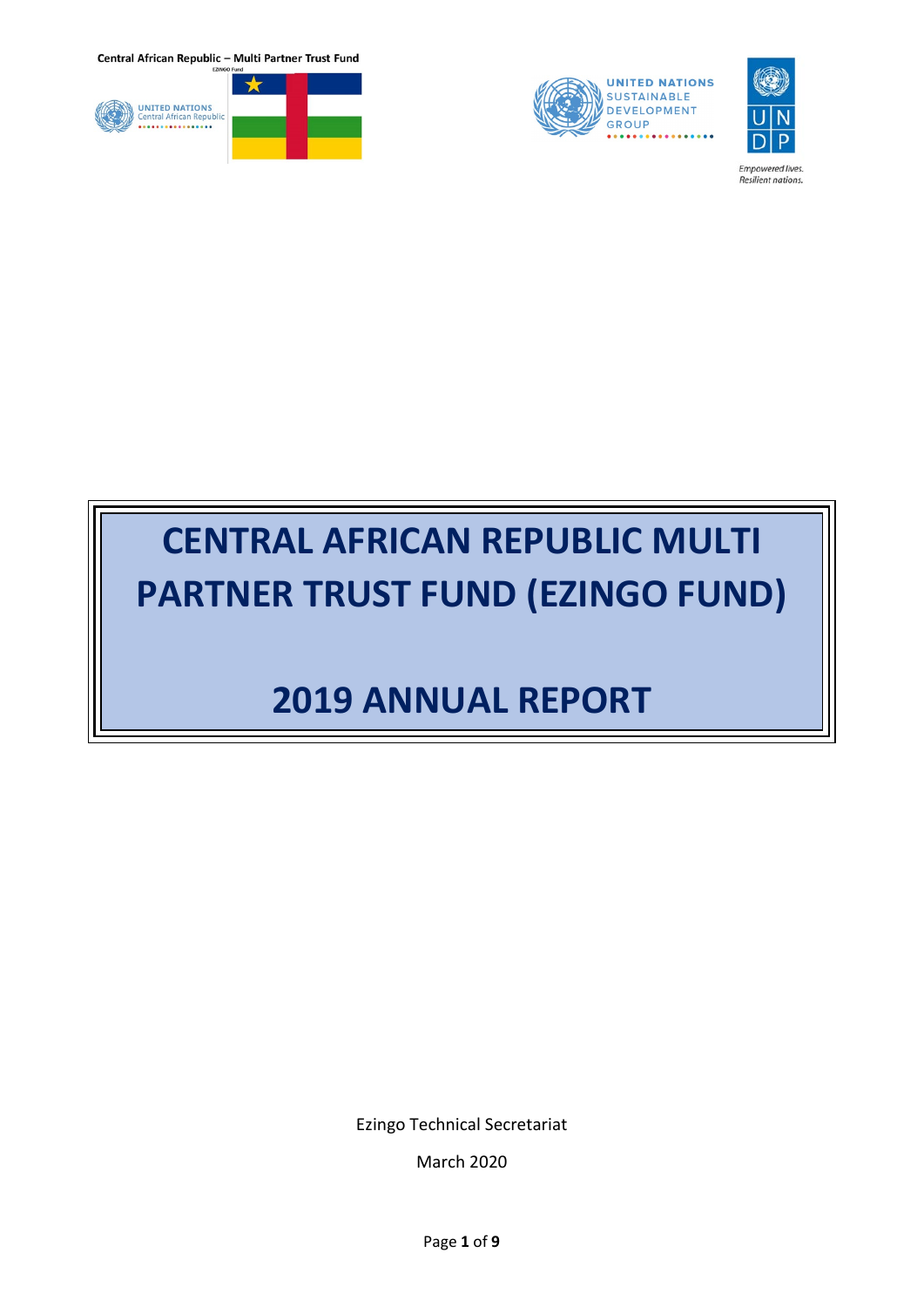





Empowered lives.<br>Resilient nations.

#### Table of contents

| $\bullet$ |  |
|-----------|--|
|           |  |
|           |  |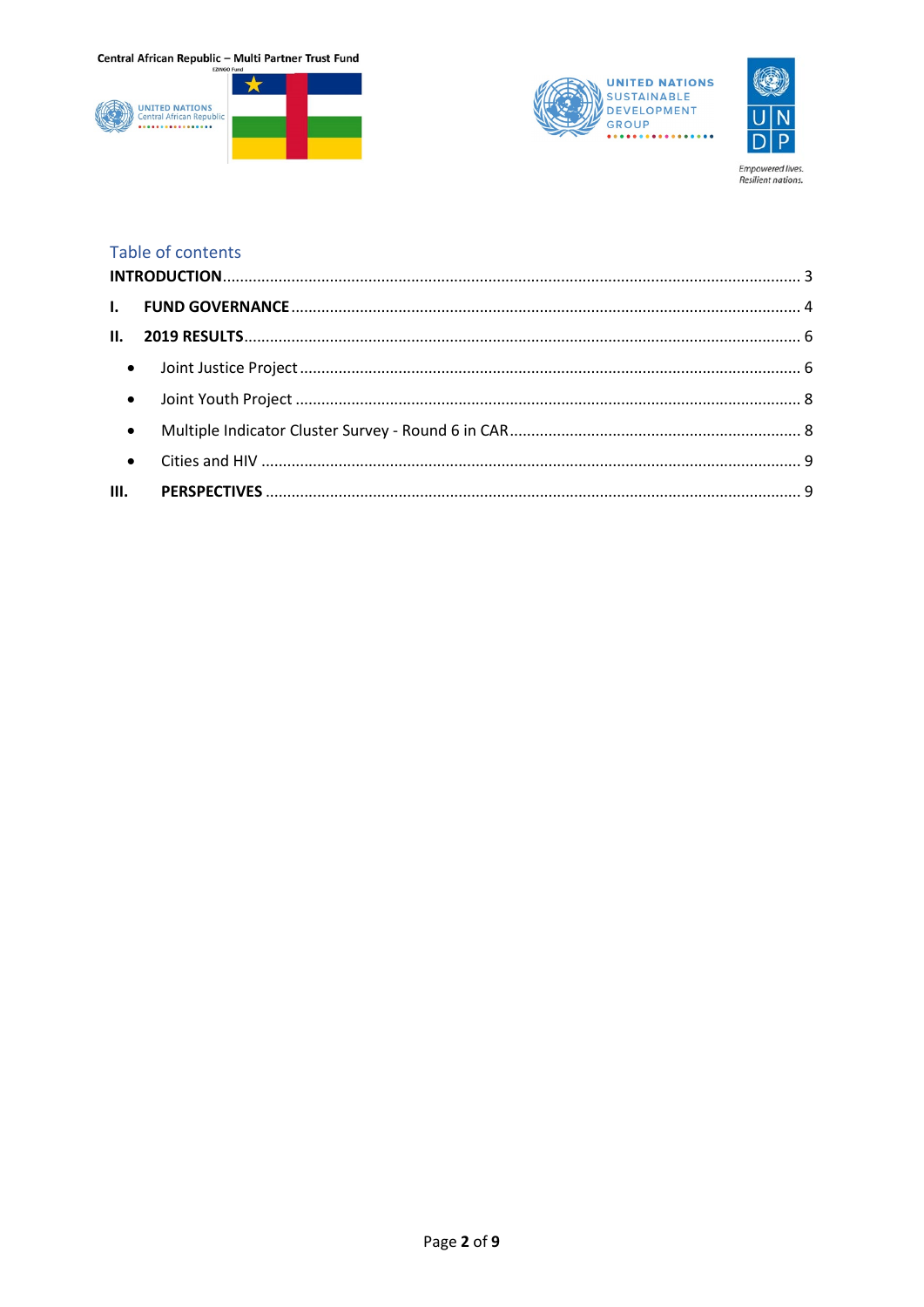





<span id="page-2-0"></span>**INTRODUCTION**

The Ezingo Fund was created in 2014 for a period of ten (10) years (2014 - 2024) following the serious political crisis that the Central African Republic experienced in 2013. The Fund finances three (3) programmatic areas namely: (1) State Authority and Duties, (2) Early Recovery and (3) Reconciliation and Mediation. Ezingo has received contributions from USA, Norway, Netherlands, France and the Peacebuilding Fund for a total amount of US\$ 29,648,122. To date, eleven (11) projects have been funded. During the year 2019, five (5) projects have been implemented namely:

- The project "Cities deliver for life and health: Strengthening the capacity of four selected Central African cities to support access to HIV related services for Internally Displaced People and the Host communities" implemented by IOM and UNAIDS.
- The project "Support for the implementation of the Multiple Indicator Cluster Survey Round 6 in CAR" implemented by UNICEF
- The Project "Support for the participation of young people in the process of community stabilization and reconciliation and the promotion of peace" implemented by UNICEF, FAO, UNDP and UNFPA
- The project "Emergency Support to the Special Criminal Court (SCC)" implemented by UNDP
- The project "Support for the Fight against Human Rights Violations and the Restart of Justice in the Central African Republic" implemented by the UNDP.

Over the period 2014 - 2019, CAR has made enormous progress with the support of the international community. In fact, on the economic front, since 2015 CAR's economic growth has been higher than the average performance of the countries of the Central African Economic and Monetary Community (CEMAC), reaching 4.8% in 20[1](#page-2-1)9<sup>1</sup>. At the political level, on 6 February 2019, the Central African government signed a peace agreement with 14 armed groups under the mediation of the African Union. Significant progress has been made, including the formation of an inclusive government, the organization of a government seminar on the national popular consultation on the establishment of the Truth, Justice, Reconciliation and Reparation Commission (TJRRC),  $etc<sup>2</sup>$  $etc<sup>2</sup>$  $etc<sup>2</sup>$ .

Nonetheless CAR remains a fragile country. In 2018, 71% of the population lived below the international poverty line (\$1.90 per day, Purchasing Power Parity). Persisting armed conflict continues to lead to massive population displacements. 643,000 people are still internally displaced while 575,000 Central African refugees have found refuge in neighbouring countries.

<span id="page-2-1"></span><sup>1</sup> <https://www.banquemondiale.org/fr/country/centralafricanrepublic/overview>

<span id="page-2-2"></span><sup>2</sup> <https://minusca.unmissions.org/APPR>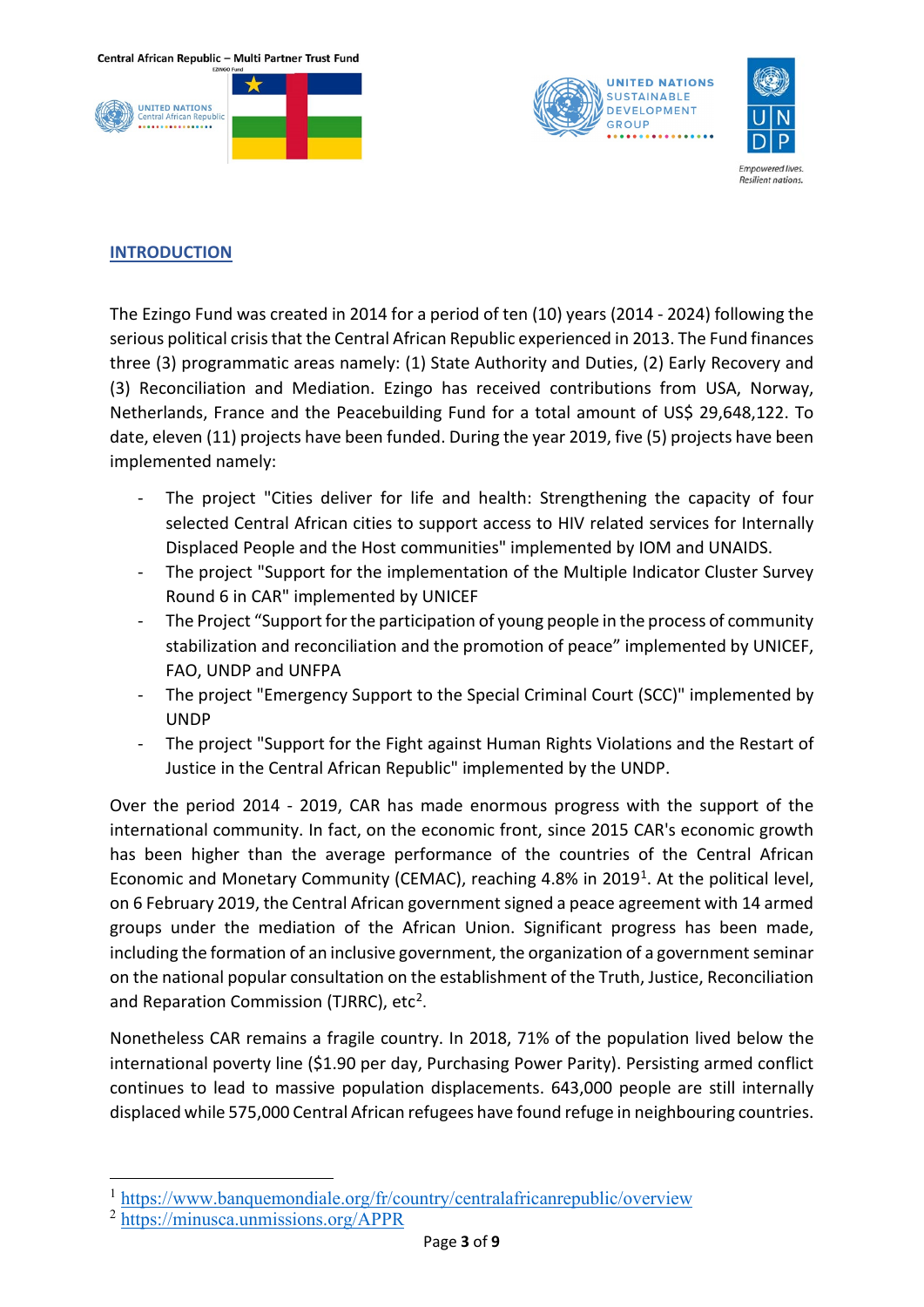





In view of this changing environment, a programmatic review of the fund was carried out. The results will be used to reposition the Fund given the current needs and the slowdown in donor contributions over the years.

### <span id="page-3-0"></span>**I. FUND GOVERNANCE**

The Steering Committee of the Ezingo Fund is co-chaired by the Minister of Economy, Planning and Cooperation and the Deputy Representative of the United Nations Secretary-General/ Resident Coordinator /Humanitarian Coordinator (DSRSG/RC/HC) of the United Nations System and includes donor representatives. This committee lays out the Fund's strategic orientations and approves projects as well as the allocation of available resources. At least two mandatory meetings are held per year.

In 2019, two (2) steering committee meetings were held at the Ministry of Economy, Planning and Cooperation (MEPC).

### **1.1. The Steering Committee of 19 April 2019**

The meeting was co-chaired by Mr. Joseph Aimé BETINDJI, Head of Partnership at MEPC, representative of the Minister of Economy, Planning and Cooperation and Mr. Aderemi AIBINU, Programme Adviser (MINUSCA), representing the UN DSRSG/RC/HC.

Four (4) key points were discussed: (1) the presentation of project results for the year 2018, (2) the budget of the Technical Secretariat, (3) project extensions and (4) the approval of a new project.

### • **Presentation of the main results of 2018**

The main results of the four (4) ongoing projects are as follows:

- Project "Support for the participation of young people in the process of stabilization and reconciliation of communities and the promotion of peace":
	- $\circ$  2118 young people trained in peaceful conflict resolution, 20 broadcasts on conflict prevention, 1162 beneficiaries of Income Generating Activities (IGA)
- Project "Support for the implementation of the Multiple Indicator Cluster Survey (MICS) round 6 in CAR":
	- o Sampling of 11,000 households, completion of six (6) questionnaires (households, women aged 15 to 49, men aged 15 to 49, children aged 5 to 17 and children under 5 and water quality), training of 140 interviewers…
- Project "Support for the fight against human rights violations and the re-launch of justice in the Central African Republic":
	- $\circ$  500 new police officers and gendarmes trained and equipped, 10792 people including 2856 survivors of sexual violence have benefited from legal aid,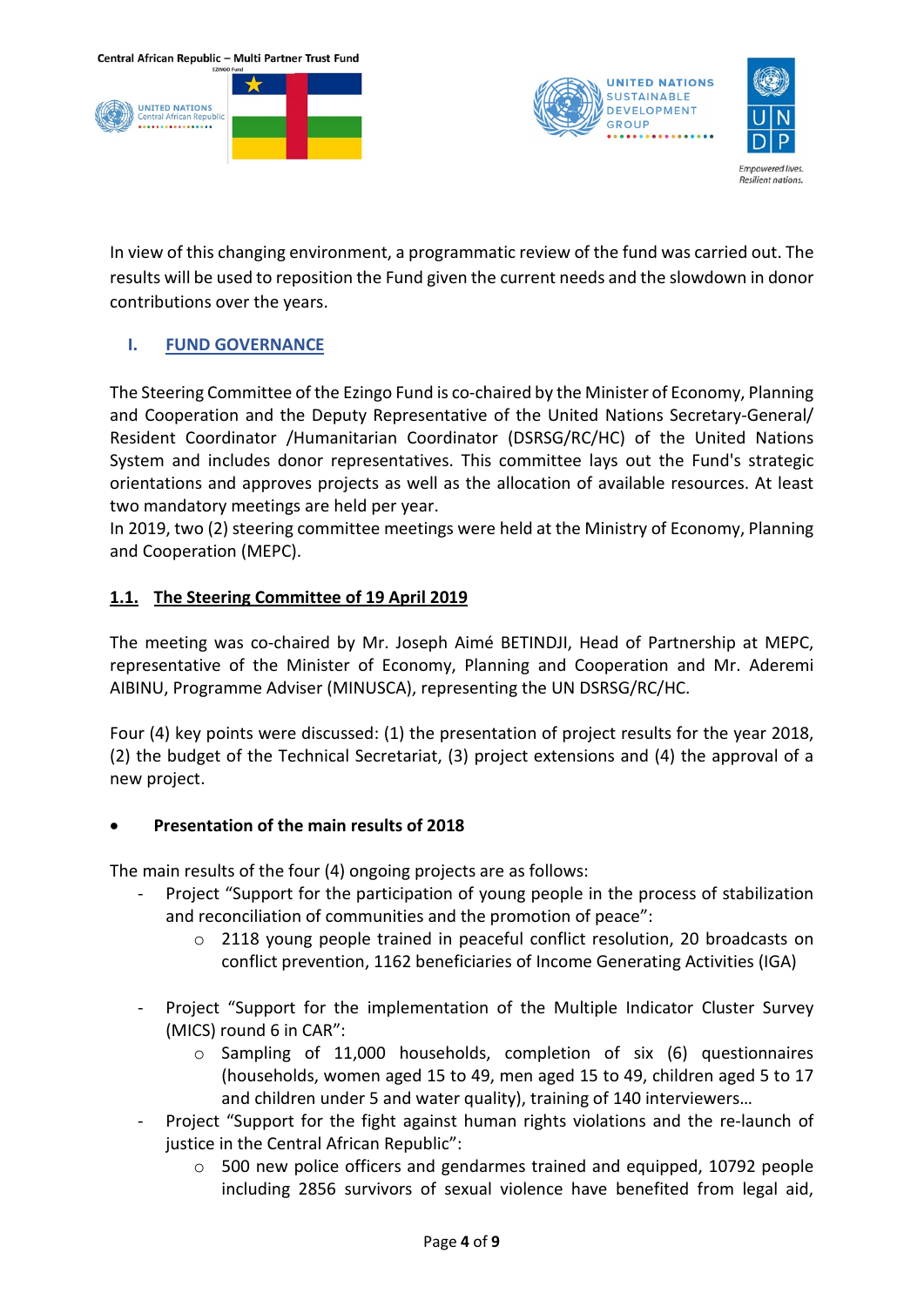



Rehabilitation, construction and equipment of prisons in Bossembele, Bossangoa, Berberati, Mbaïki and Ngaragba.

- Project "Emergency support to the Special Criminal Court":
	- $\circ$  Rehabilitation of the building of the Tribunal de Grande Instance (TGI), implementation of security measures for the accommodation of magistrates and the Central Police Station, appointment of magistrates and registrars.
- **Technical Secretariat Budget**

The approved budget for the fiscal year 2019 - 2020 is USD 436,992. It covers administrative costs and resource mobilization missions.

#### • **Approval of projects and extensions**

- The new project presented by IOM and UNAIDS "Cities deliver for life and health: Strengthening the capacity of four selected Central African cities to support access to HIV-related services for Internally Displaced People and host communities" was approved for a total amount of USD 500.664. The overall objective of the project is to reduce the vulnerability of displaced people and host populations in four cities.
- The extension of the SCC project was approved for the period February 2019 December 2019. This extension would allow the completion of rehabilitation work and the investigations.
- The extension of the Joint Youth Project was approved for the period April 2019 December 2019. Some activities had been delayed due to the deteriorating security situation.

### **1.2. The Steering Committee Meeting of December 13, 2019**

The meeting was co-chaired by Mr. Aimé Joseph BETINDJI, Partnership Officer (MEPC), representative of the Minister of Economy, Planning and Cooperation and Ms. Kay SCHWENDINGER, Head of the UN Resident Coordinator Office, representative of the UN DSRSG/RC/HC.

The steering committee approved the following extensions:

- UNICEF Project "Support for the implementation of the Multiple Indicator Cluster Survey (MICS) round 6 in CAR" for ten (10) months, ending on 31 October 2020. The survey was delayed due to security incidents.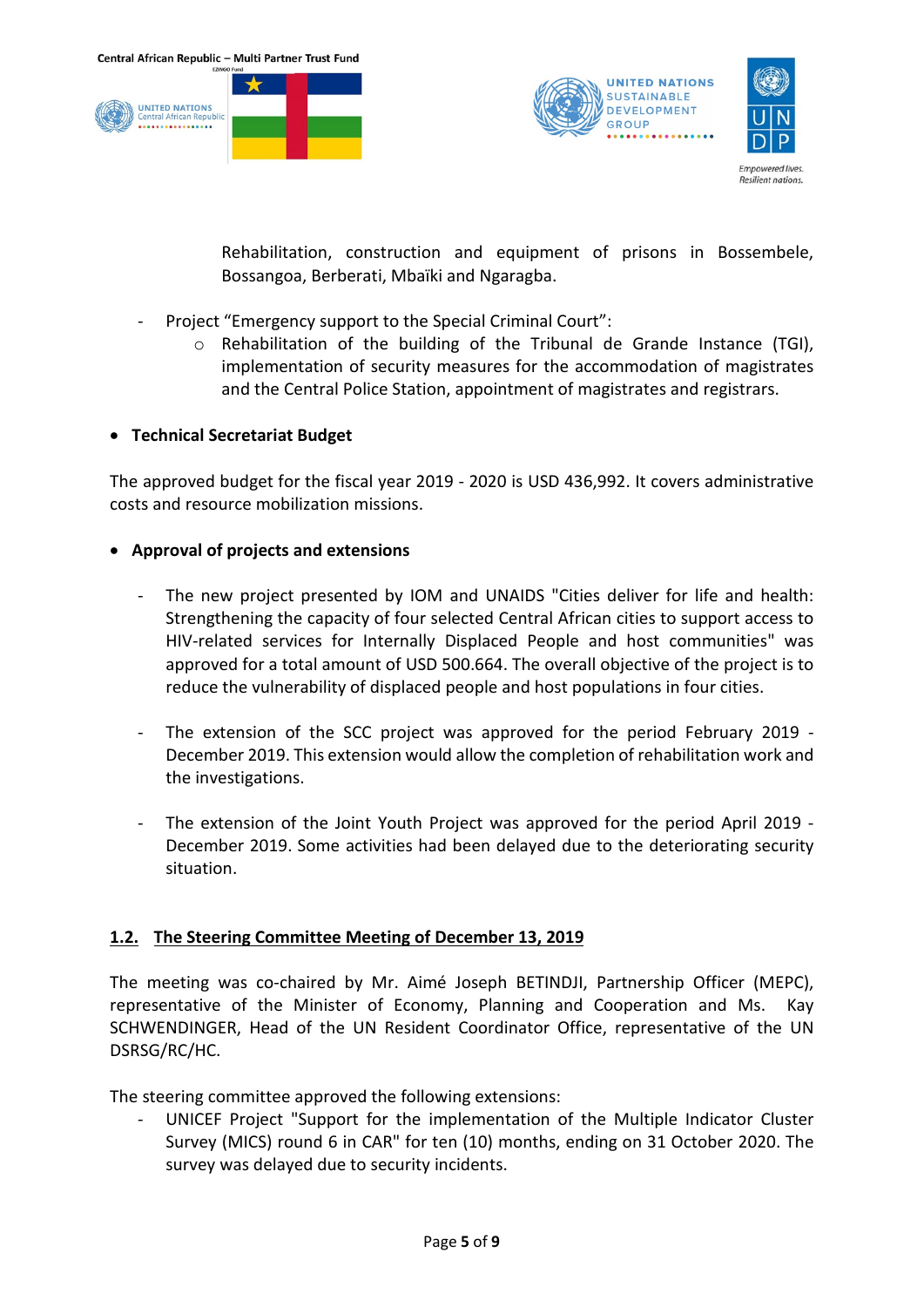





#### <span id="page-5-1"></span><span id="page-5-0"></span>**II. 2019 RESULTS**

• Joint Justice Project

| Project code             | Implementation                                                                        | Disbursements                                                                           | Total budget (USD) |  |  |
|--------------------------|---------------------------------------------------------------------------------------|-----------------------------------------------------------------------------------------|--------------------|--|--|
|                          | dates                                                                                 |                                                                                         |                    |  |  |
| 00094467                 | Mar 2015- Dec 2019                                                                    | 31 Jan 2019 (1,008,695)                                                                 | 10,900,551         |  |  |
|                          |                                                                                       | 16 Nov 2016 (7,048,937)                                                                 |                    |  |  |
|                          |                                                                                       | 12 Mar 2015 (2,842,918)                                                                 |                    |  |  |
| Implementing agency      |                                                                                       |                                                                                         |                    |  |  |
| <b>UNDP</b>              |                                                                                       |                                                                                         |                    |  |  |
| Partners:                |                                                                                       |                                                                                         |                    |  |  |
| <b>MINUSCA</b>           |                                                                                       |                                                                                         |                    |  |  |
| Government               |                                                                                       |                                                                                         |                    |  |  |
| Achievements:            |                                                                                       |                                                                                         |                    |  |  |
|                          |                                                                                       | According to the 4th report of the perception studies on peace, justice and security,   |                    |  |  |
|                          |                                                                                       | 57% of respondents believe that the fight against impunity is necessary to achieve      |                    |  |  |
|                          |                                                                                       | peace and reconciliation. The study revealed an increased confidence of the target      |                    |  |  |
|                          |                                                                                       | population in justice and security actors (50% in formal justice, 73% in the police and |                    |  |  |
|                          | 79% in the gendarmerie)                                                               |                                                                                         |                    |  |  |
|                          | Development of the sectoral justice policy 2020 - 2023                                |                                                                                         |                    |  |  |
|                          | Adoption of the Legal Aid Law on November 25, 2019.                                   |                                                                                         |                    |  |  |
|                          |                                                                                       | Development of the action plan of the National Strategy for the Demilitarization of     |                    |  |  |
|                          |                                                                                       | Prisons (capacity building, rehabilitation of prisons and improvement of conditions     |                    |  |  |
|                          | for prisoners)                                                                        |                                                                                         |                    |  |  |
| -                        | Development of the strategic and operational plan for the redeployment of Internal    |                                                                                         |                    |  |  |
|                          | <b>Security Forces (ISFs)</b>                                                         |                                                                                         |                    |  |  |
|                          | Support to the three legal clinics in Bangui and Bossangoa run by the Association of  |                                                                                         |                    |  |  |
|                          | Central African Women Lawyers, with justice services provided to nearly 13,507,       |                                                                                         |                    |  |  |
|                          | including more than 3,536 GBV survivors                                               |                                                                                         |                    |  |  |
|                          | Training of 150 penitentiary students at the National School of Administration and    |                                                                                         |                    |  |  |
|                          | recruitment of 150 additional students                                                |                                                                                         |                    |  |  |
| $\overline{\phantom{0}}$ | Rehabilitation of Camp de Roux and Bambari prisons                                    |                                                                                         |                    |  |  |
|                          | Distribution of new uniforms to Internal Security Forces                              |                                                                                         |                    |  |  |
|                          | Completion of the rehabilitation of the 4th arrondissement police station, provision  |                                                                                         |                    |  |  |
|                          | of specialized technical and forensic police equipment, support for the creation of a |                                                                                         |                    |  |  |
|                          |                                                                                       |                                                                                         |                    |  |  |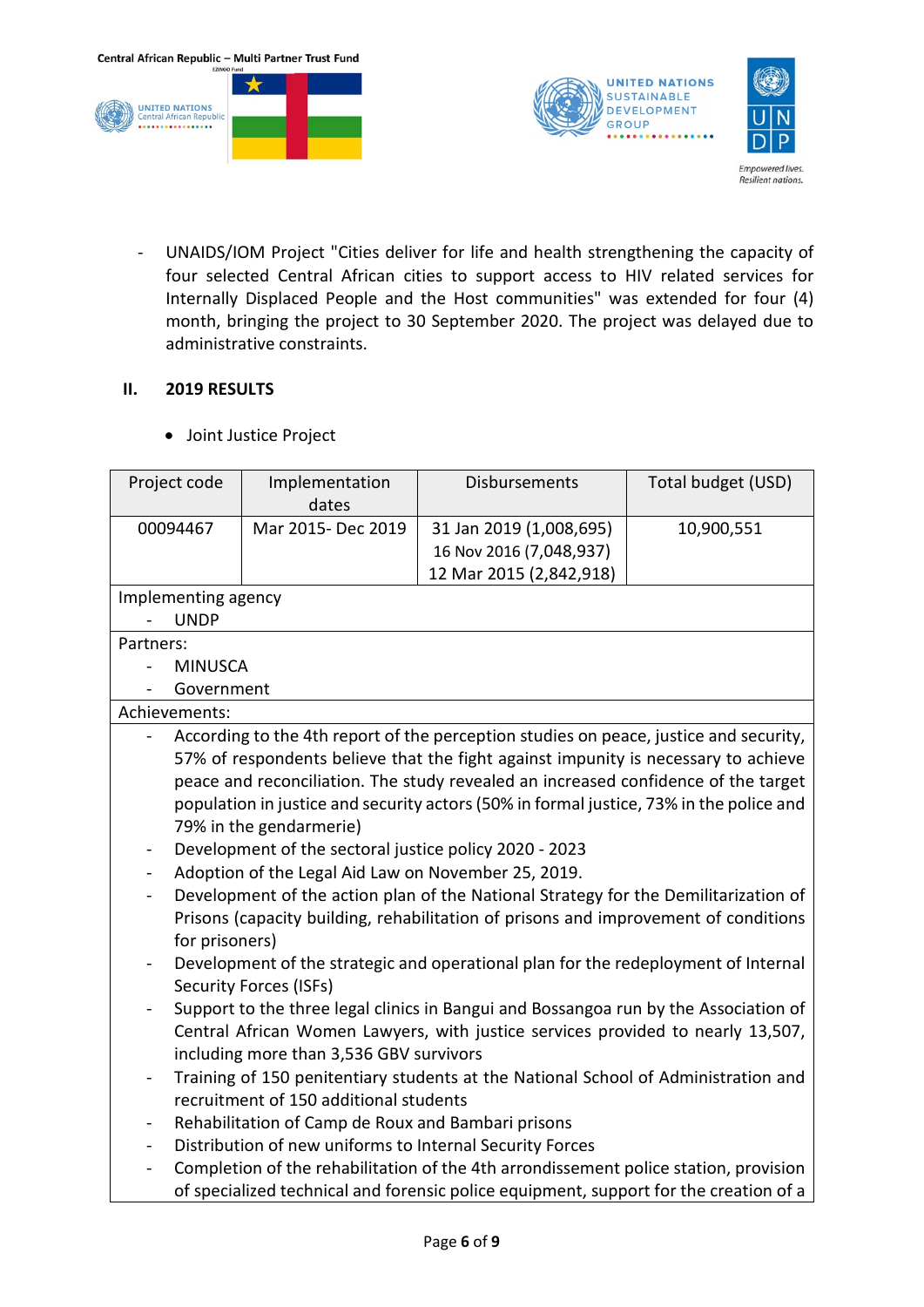





simplified database for the police's forensic identity and the gendarmerie's criminal file, and training on crime scene management.

• Special Criminal Court

| Project Code               | Implementation<br>dates                                                                   | <b>Disbursements</b>                                                   | <b>Total budget USD</b> |  |  |
|----------------------------|-------------------------------------------------------------------------------------------|------------------------------------------------------------------------|-------------------------|--|--|
| 103410                     | Nov 2016-Dec 2019                                                                         | 25 Apr 2018 (1,006,915)                                                | 2,607,465               |  |  |
|                            |                                                                                           | 21 Nov 2016 (1,600,550)                                                |                         |  |  |
| <b>Implementing Agency</b> |                                                                                           |                                                                        |                         |  |  |
| <b>UNDP</b>                |                                                                                           |                                                                        |                         |  |  |
| Partners                   |                                                                                           |                                                                        |                         |  |  |
| <b>MINUSCA</b>             |                                                                                           |                                                                        |                         |  |  |
| <b>UNWOMEN</b>             |                                                                                           |                                                                        |                         |  |  |
| Achievements:              |                                                                                           |                                                                        |                         |  |  |
|                            |                                                                                           | Rehabilitation and construction work on the permanent SCC headquarters |                         |  |  |
| $\overline{\phantom{0}}$   | All SCC members have moved to the headquarters                                            |                                                                        |                         |  |  |
|                            | All judges and support staff of the Court have been provided with offices, computers      |                                                                        |                         |  |  |
|                            | and office supplies to enable them to work                                                |                                                                        |                         |  |  |
|                            | Official handover of supplies and equipment acquired for the Camp de Roux detention       |                                                                        |                         |  |  |
|                            | centre in February 2019                                                                   |                                                                        |                         |  |  |
|                            | Assignment of 15 gendarmerie officers to secure national magistrates' houses.             |                                                                        |                         |  |  |
| $\blacksquare$             | Provision of personal protective weapons by the Gendarmerie to members of the             |                                                                        |                         |  |  |
|                            | Special Unit of Judicial Police (SUPJ). To date, there have been no serious security      |                                                                        |                         |  |  |
|                            | incidents affecting the personnel, property or activities of the SCC.                     |                                                                        |                         |  |  |
| $\overline{\phantom{0}}$   | The Special Prosecutor's Office has identified 47 incidents. From the analysis, 22 cases  |                                                                        |                         |  |  |
|                            | were listed as priority cases. Six cases were subject to preliminary investigation at the |                                                                        |                         |  |  |
|                            | SUPJ level, two of which were closed and referred to the Investigation Chamber.           |                                                                        |                         |  |  |
|                            |                                                                                           |                                                                        |                         |  |  |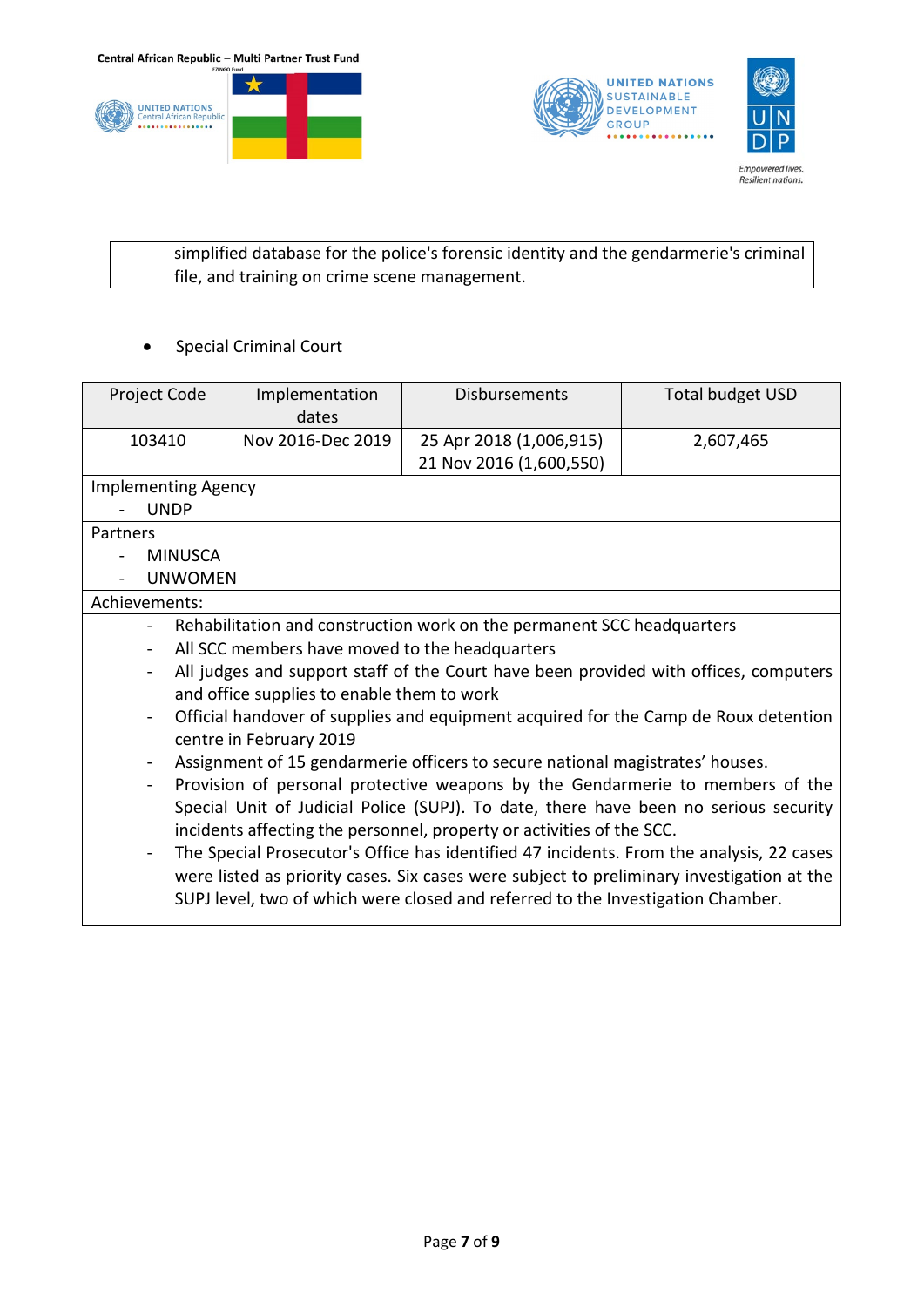





Empowered lives.<br>Resilient nations.

#### <span id="page-7-0"></span>• Joint Youth Project

| Project Code                 | Implementation<br>dates                                                                 | <b>Disbursements</b> | <b>Total budget USD</b> |  |  |
|------------------------------|-----------------------------------------------------------------------------------------|----------------------|-------------------------|--|--|
| 107382                       | Oct 2017-Déc 2019                                                                       | 27 Oct 2017          | 2,500,125               |  |  |
| Implementing agencies:       |                                                                                         |                      |                         |  |  |
|                              | <b>UNDP</b>                                                                             |                      |                         |  |  |
| FAO.                         |                                                                                         |                      |                         |  |  |
|                              | <b>UNICEF</b>                                                                           |                      |                         |  |  |
|                              | <b>UNFPA</b>                                                                            |                      |                         |  |  |
| Partners:                    |                                                                                         |                      |                         |  |  |
|                              | Government                                                                              |                      |                         |  |  |
|                              | Local NGOs                                                                              |                      |                         |  |  |
| Achievements                 |                                                                                         |                      |                         |  |  |
|                              | Support to community radios in Bangui, Bouar and Bossangoa with the training of 24      |                      |                         |  |  |
|                              | radio reporters                                                                         |                      |                         |  |  |
| $\qquad \qquad \blacksquare$ | Capacity-building for officials of the Ministry of Youth and Sports, town halls and     |                      |                         |  |  |
|                              | members of the National Youth Council on the management of youth centres                |                      |                         |  |  |
| $\blacksquare$               | Kits and materials for rearing small ruminants made available to groups of young people |                      |                         |  |  |
|                              | set up according to the Village Savings and Credit Association (AVEC) approach.         |                      |                         |  |  |

- Support to youth centre directors for the development of their annual work plan
- 450 young people trained and beneficiaries of IGA kits
- <span id="page-7-1"></span>• Multiple Indicator Cluster Survey - Round 6 in CAR

| Project Code                                                                                             | Implementation     | <b>Disbursements</b> | <b>Total budget USD</b> |  |  |
|----------------------------------------------------------------------------------------------------------|--------------------|----------------------|-------------------------|--|--|
|                                                                                                          | dates              |                      |                         |  |  |
| 00111237                                                                                                 | Jul 2018- Oct 2020 | 20 Jul 2018          | 1,050,483               |  |  |
| Implementing agency                                                                                      |                    |                      |                         |  |  |
|                                                                                                          | <b>UNICEF</b>      |                      |                         |  |  |
| Partners                                                                                                 |                    |                      |                         |  |  |
| <b>ICASSES</b>                                                                                           |                    |                      |                         |  |  |
| Achievements                                                                                             |                    |                      |                         |  |  |
| Completion of data collection:                                                                           |                    |                      |                         |  |  |
| Out of a total of 550 selected clusters, 452 clusters were covered, i.e. coverage<br>$\circ$             |                    |                      |                         |  |  |
| rate of 82%. Some of the clusters disappeared (destruction, displacement of                              |                    |                      |                         |  |  |
| populations, etc.).                                                                                      |                    |                      |                         |  |  |
| The total number of households covered is 9,005 out of the 11,000 households<br>$\circ$                  |                    |                      |                         |  |  |
| in the sample.                                                                                           |                    |                      |                         |  |  |
| Completion of the data secondary edition. This phase, which is an integral part of the<br>$\blacksquare$ |                    |                      |                         |  |  |
| data cleansing process, identifies inconsistencies to address or otherwise document.                     |                    |                      |                         |  |  |